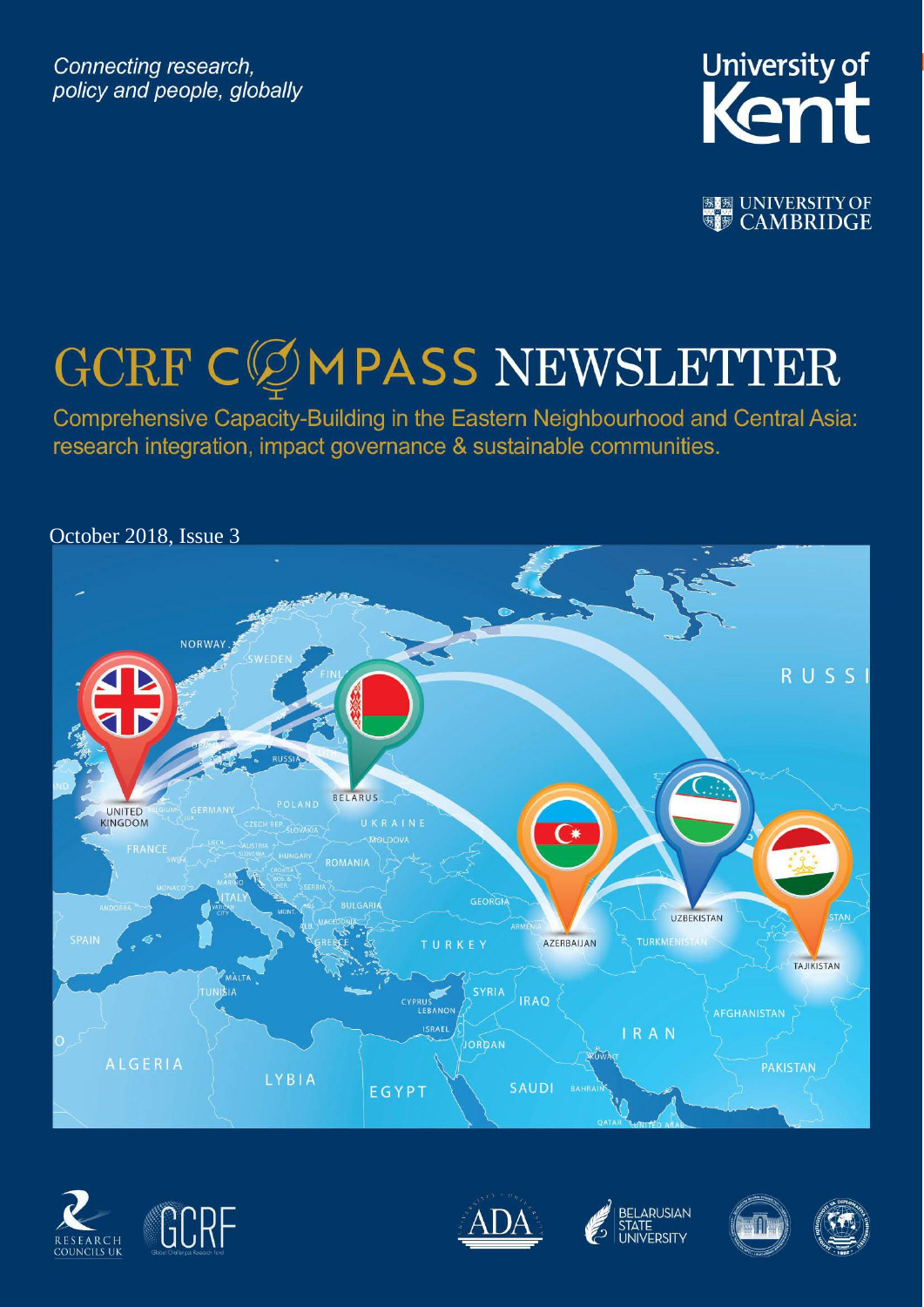### **Contents**

| Global Challenges Research Conference,<br>University of Kent, 2-6 July 2018  3                                                                                          |
|-------------------------------------------------------------------------------------------------------------------------------------------------------------------------|
| Steering Group meeting for the<br>Consortium, 4-5 July 2018 3                                                                                                           |
| Launch of 'Study My Girl' campaign, July                                                                                                                                |
| Baku Summer Energy School (BSES), 8                                                                                                                                     |
| <b>UPTAKE Early Career Researchers (ECR)</b><br>Training School at Uppsala University,                                                                                  |
| 6th International Education Forum of<br>Shanghai University (SHU), 19 June-3                                                                                            |
| ADA University 3rd EU Summer Camp,<br>Baku, 9 July-3 August 2018 4                                                                                                      |
| Regional Energy Security Symposium,                                                                                                                                     |
| President of Italy at ADA University,                                                                                                                                   |
| President of Tajikistan at ADA University,<br>Baku, 11 August 2018 5                                                                                                    |
| ABRN, Borderlands Spaces: Ruins,<br>Revival(s) and Resources, American<br>University of Central Asia, Bishkek,<br>Kyrgyz Republic, 13-15 August 2018 5                  |
| UACES 48th Annual Conference, Bath,<br>United Kingdom, 2-5 September 2018  5                                                                                            |
| EISA conference in Prague, 12-15                                                                                                                                        |
| Workshop on 'Producing high impact<br>academic papers', ADA University, Baku,<br>24-28 September 2018 6                                                                 |
| <b>COMPASS Launch Event in ADA</b><br>University, Baku, 5 October 2018  6                                                                                               |
| Marx in a High Technology Era:<br>Globalisation Capital and Class,<br>Cambridge, 26 October 2018  6                                                                     |
| Belarus in the Contemporary World,<br>Minsk, 26 October 2018  6                                                                                                         |
| Technology Production and International<br>Relations Symposium, Cambridge, 27                                                                                           |
| Workshop on 'Resilience', Rome, 9                                                                                                                                       |
| International Scientific Conference:<br>Formation of the Belarusian statehood in<br>the context of geopolitical shifts of the<br>20th century, Minsk, 29-30 November  6 |
| Brussels Executive Training Trip, 20-26                                                                                                                                 |

| London Forum, 27-29 January 2019 7                                                |  |
|-----------------------------------------------------------------------------------|--|
| ESCAS 2019 Exeter: The Globality of<br>Central Asia, UK, 27-29 June 20197         |  |
|                                                                                   |  |
| Memorandum of Understanding signed<br>between Uzbekistan and Cambridge,           |  |
| China Executive Leadership Program<br>(CELP), July, Cambridge 7                   |  |
| BSU Digital Library rankings7                                                     |  |
| BSU-KENT success at continuing their<br>ERASMUS+ mobility cooperation, 2018-      |  |
| Book Launch: 'Making the Kyrgyz',<br>Bishkek, 13 August 2018  8                   |  |
| Tajikistan's Independence Day<br>Celebrations, 9 September 2018 8                 |  |
| Independence Day Celebrations at the<br>Uzbek Embassy in London, 12               |  |
|                                                                                   |  |
|                                                                                   |  |
| <b>GCRF COMPASS UK team members to</b><br>visit Partner countries, October 2018 8 |  |
|                                                                                   |  |
| Culture and Islam in Late Soviet Central<br>Asia", George Washington University,  |  |

15th of February [...................................](#page-7-7) 8 [Professor Peter Nolan talks about the](#page-7-8) 

[One Belt One Road, 9 September 2018.](#page-7-8) 8

### <span id="page-1-0"></span>Welcome Note

By Elena Korosteleva



Dear Friends and Project Partners,

I hope you had a restful summer break, and welcome to our 3rd newsletter of the COMPASS project, overviewing all our major events, developments, and personal achievements of the members of the project consortium.

Four months on, after the BIG BANG launch in Minsk in May, I can confirm that we have not been leisurely in our plans and actions for COMPASS capacity-building. In *June*, we presented two panels at the annual international TARTU conference and expect the release of its conference proceedings shortly. In *July*, some of us got involved in the Global Challenges Conference at Kent for networking and strategizing, the result of which is an underway project 'Connect.Ideas' for JM Network competition led by Tartu and many Chairs/Centres bids for growth and development. In *August*, our Early Career Researchers (ERCs) attended an UPTAKE Training School in Uppsala, also enjoying a visit to the Swedish Parliament and the amazing WASA museum; while *September* saw some conference activities, welcoming new Global Challenges PhD students, and major report writing, including by the members of the Advisory Board. Thank you to all for your fantastic effort, and contributions to the project!

I am also pleased to report that we are beginning to see 'the light' at the end of the tunnel – that is, where we want to be on the completion of this unique project, with our ambitions and KPIs. We are now seriously engaging in business of profiling our identified signature areas, including 'Governance and Resilience' @Kent; 'Central Asia forum' @Cambridge; 'Gender & Human Security' @ADA University; 'Minsk Dialogue & Eurasian Union' @BSU; 'Silk Road Identity & Cultural Diplomacy' @TNU, and 'CA Identity & Regional Security' @UWED. These developments, of course, will be underpinned by the whole array of activities including landmark conferences and forums across the region and the UK, to ensure that we – the COMPASS Consortium – are firmly placed on the scholarly map for comparative regional studies and major new concepts for the wider Euro-Asian region.

Having set up Global Challenges Doctoral Centre @Kent, we are now working on introducing our joint biannual *ERC Training Schools* and a wider PG network on a rotating basis, to ensure that our talented young people will have a forum for ideas and sharing best practice. The 1st ERC Training School will be hosted jointly by Kent & Cambridge, moving into the region in the coming years.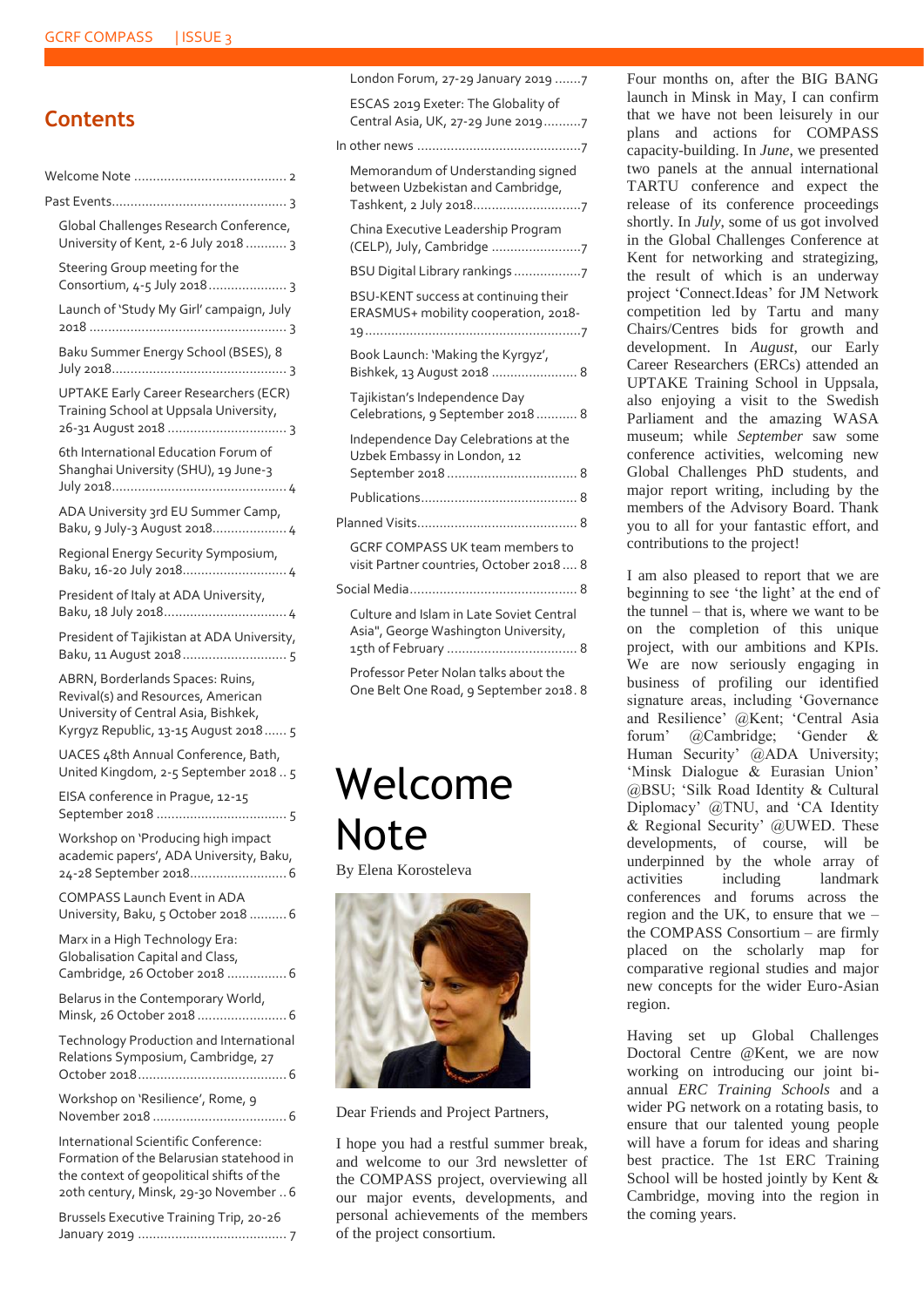We are also gearing up for the *Executive Study Trip* to Brussels (20-26 January) and the *London Forum*, in Europe House (27-29 January 2019) to shape up our academic and policy connections! Their agendas are available on sharepoint for further information.

There is still a lot to be done, including visiting partners and meeting new people. However, what matters the most, is our commitment and joint vision – it is always easier to think BIG together, when you know that there is a brilliant and united team around you, to share an ambitious vision of the future!

Yours faithfully,

Professor Elena A. Korosteleva, Principal Investigator, University of Kent

### <span id="page-2-0"></span>Past Events

#### <span id="page-2-1"></span>Global Challenges Research Conference, University of Kent, 2-6 July 2018

The University of Kent organised the 'Global Challenges Research Conference', 2-6 July 2018, to foster global partnerships and new research projects to help address the challenges of the developing world. The conference gathered stakeholders from all levels - government officials, and funders, NGO, practitioners, and scholars of multiple disciplines. Baroness Suttie, from the House of Lords, and a COMPASS AB member, gave the key-note speech underlining the importance of the funding initiative.

GCRF COMPASS, University of Kent https://research.kent.ac.uk/gcrf-compass/ The COMPASS project prominently featured at the conference, with Professor Korosteleva's presentation and Q&A sessions involving National Team Leaders from ADA University, BSU, TNU, and UWED (via videolink). The partners also used this occasion to further discuss their KPIs and Action Plans for the next academic year, and develop learning & research synergies for a Jean Monnet Network application. These meetings were also attended by Dr Stefano Braghiroli and Dr Anne Beitane (Tartu University), Professor Thomas Kruessmann (GOPA), Miriam Lexmann (IRI Brussels, and COMPASS AB member), and Dr Sue Griffith (GPG, and COMPASS AB member).

[https://research.kent.ac.uk/researchservi](https://research.kent.ac.uk/researchservices/gcrf2018/) [ces/gcrf2018/](https://research.kent.ac.uk/researchservices/gcrf2018/)



#### <span id="page-2-2"></span>Steering Group meeting for the Consortium, 4-5 July 2018

The Consortium also organized its 2nd *Steering Group* meeting (including via video-conference with UWED) to discuss strategic KPIs for partners and the shared calendar of activities.



#### <span id="page-2-3"></span>Launch of 'Study My Girl' campaign, July 2018

As part of the Global Challenges COMPASS project, ADA University Center of Excellence in EU Studies (CEEUS) has launched the Study My Girl (#OxuQızım) initiative in July 2018 by presenting a powerful video on Facebook. In this video four women living in a women's shelter in Baku are

sharing details of their life stories, what challenges didn't allow them to get a proper education and their thoughts on the importance of education in the life of every young woman. The main purpose is to support girls and women to get the education they deserve, share powerful stories about physical, cultural and social barriers they face in accessing education and create a platform for public discussion and debate on women empowerment. The initiative will be continued by implementing community-based projects and training that help to empower girls and address barriers to girls' education. The video can be viewed on CEEUS Facebook page in Azerbaijani with subtitles in English.

#### <span id="page-2-4"></span>Baku Summer Energy School (BSES), 8 July 2018

The BSES is an annual two-week certificate program of the Caspian Center for Energy and Environment (CCEE) of ADA University held in July in partnership with the State Oil Company of the Azerbaijan Republic (SOCAR) and British Petroleum in Azerbaijan. It brings together worldrenowned scholars, academicians and policy makers to examine and gain a better understanding of global energy and environment issues and their practical application.

[http://www.ada.edu.az/en-](http://www.ada.edu.az/en-US/Pages/Baku-Summer-Energy-School-2018.aspx)[US/Pages/Baku-Summer-Energy-](http://www.ada.edu.az/en-US/Pages/Baku-Summer-Energy-School-2018.aspx)[School-2018.aspx](http://www.ada.edu.az/en-US/Pages/Baku-Summer-Energy-School-2018.aspx)

#### <span id="page-2-5"></span>UPTAKE Early Career Researchers (ECR) Training School at Uppsala University, 26-31 August 2018



Between 26th and 31st August several members of the COMPASS project participated in the 4th UPTAKE Training School titled 'Straight talk about Russia'. The Training School took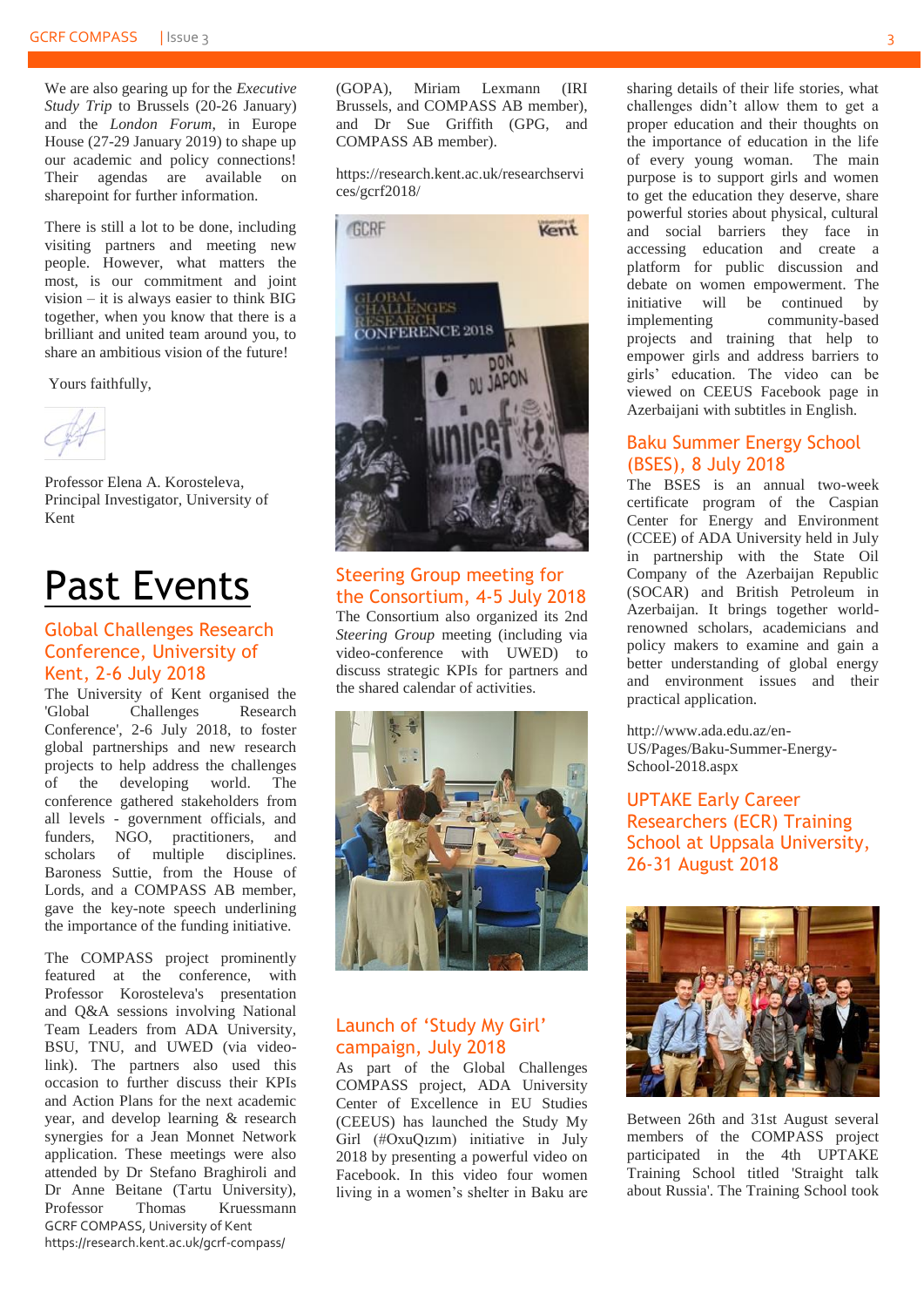place at Uppsala University in Sweden and was organised through the H2020 Twinning project UPTAKE.

The theme of the Training School was to take stock of developments in and relations to Russia since the end of the Cold War, and the subsequent collapse of the USSR. The basic premise was that in the nearly three decades since, Russia has been in more or less constant focus. On reflection of radical internal transformations, outside attitudes have swung from unbounded optimism, to doom and gloom, to re-energized beliefs in an economic boom and to perceptions, following the crisis in Ukraine, of Russia as a threat.



Anar Valiyev (ADA University), Pavel Boltochko (BSU) and Eske van Gils (Kent) presented their work at the school; and PI Elena Korosteleva also participated in the programme.



### Talks and Events

#### <span id="page-3-0"></span>6th International Education Forum of Shanghai University (SHU), 19 June-3 July 2018

GCRF COMPASS, University of Kent https://research.kent.ac.uk/gcrf-compass/ Prof Khasanov, UWED, attended a conference on Exploration of the Internationalization of Higher Education in the Context of the "Belt and Road Initiative" at the 6th International Education Forum, SHU. He gave a talk on 'Basics & Priorities of Higher Education in Uzbekistan'.

Prof Khasanov also gave a series of 10 seminars to the SHU students about the Theory of International Relations and the Specifics of Central Asia's Development.



ADA University 3rd EU Summer Camp, Baku, 9 July-3 August 2018

<span id="page-3-1"></span>

On July 9-August 3, 2018 ADA University organized the 3rd EU Summer Camp. The Summer Camp is a one-month program which gives school students of 9-15 ages a chance to spend their summer in an interesting and fruitful way by experiencing a variety of activities, developing their worldview, capacities and logical thinking. During the month, more than 150 school children participated at the Camp. Through the activities, participants acquired basic knowledge about the European Union institutions and history, and drew similarities between Azerbaijani and European cultures. The Camp was divided into four thematic weeks: "Azerbaijan 100 – When East meets West", "ICT Genius", "Best Junior Banker and all about Employability", "Environment around Us". The Camp aims to develop children's intellectual capacities and develop interest and understanding towards European Union and its values creating a unique education platform for Azerbaijani school children.

#### <span id="page-3-2"></span>Regional Energy Security Symposium, Baku, 16-20 July 2018

On July 16-20, ADA University's Center of Excellence in EU Studies in partnership with NATO Energy Center of Excellence and Naval Postgraduate School co-organized a 'Regional Energy Security Symposium'. The Symposium brought together government officials, representatives of high reputable oil companies, highranking officials from Azerbaijan and academicians from USA to discuss energy security and threats to Caspian and Caucasus regions. During the week attendees, the majority of which were<br>from government agencies and government agencies and ministries, participated in lectures and seminars covering numerous topics such as Geopolitics of Energy, Critical Energy Infrastructure Protection, Cyber Security and others. The special guests of the Symposium included Mr. Parviz Shahbazov, Minister of Energy of the Republic of Azerbaijan, Mr. Vitaly Baylarbayov, Vice president of State Oil Company (SOCAR), Dr. Brenda Shaffer from Georgetown University and other highly reputable international experts in related fields.



#### <span id="page-3-3"></span>President of Italy at ADA University, Baku, 18 July 2018

ADA University was honoured to host the public speech of H.E. Sergio Mattarella, President of Italy on July 18. This was the first visit of the Italian President to Azerbaijan. Public speech and other meetings during the visit covered the Southern Gas Corridor (SGC), Trans Adriatic Pipeline (TAP), contribution to stability and peace in the Caspian region for Europe and included an Azerbaijan-Italy business forum.

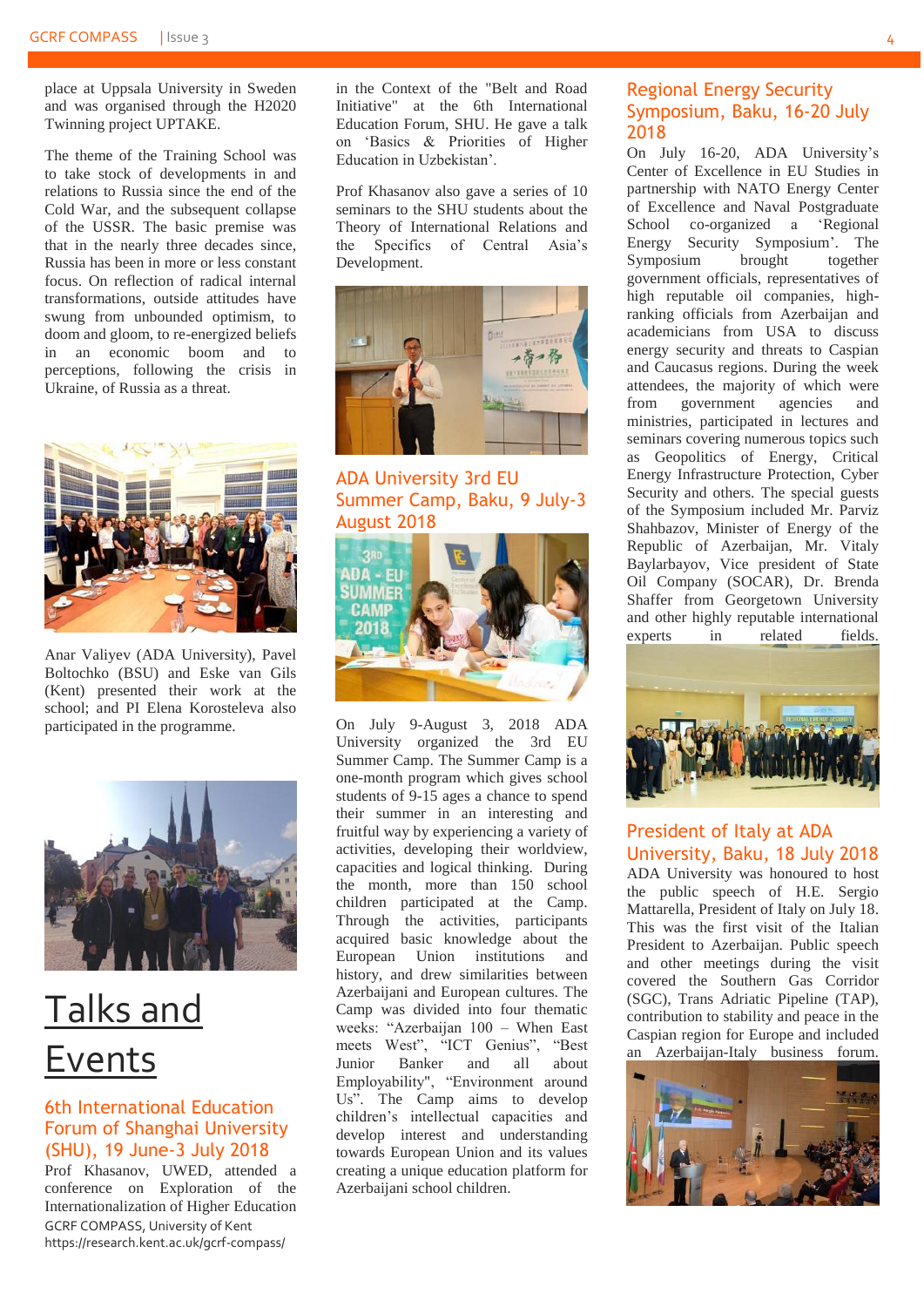<span id="page-4-0"></span>President of Tajikistan at ADA University, Baku, 11 August 2018



On August 11, 2018 ADA University was honored to host the President of Tajikistan, H.E. Imomali Rahmon, to give a public speech. H.E. Hafiz Pashayev, rector of ADA University, remarked that, "Azerbaijan and Tajikistan have established a reliable political dialogue, strengthened business relations and built cooperation in number of spheres. Azerbaijani-Tajik relations also contribute to regional cooperation. We can note with satisfaction cooperation in the international arena, where the positions of our countries on important issues coincide".

In turn, H.E. President Emomali Rahmon mentioned comprehensive development of stable and long-term bilateral relations with the member countries of the Commonwealth of Independent States (CIS), and especially with Azerbaijan. He also highlighted the importance of Tajikistan and Azerbaijan's close cooperate in all spheres and the coordination of joint effort in the international arena.



GCRF COMPASS, University of Kent https://research.kent.ac.uk/gcrf-compass/ <span id="page-4-1"></span>ABRN, Borderlands Spaces: Ruins, Revival(s) and Resources, American University of Central Asia, Bishkek, Kyrgyz Republic, 13- 15 August 2018



Dr Saxena was invited to co-organise a panel in the ABRN meeting. The panel was called, 'The Spatial Dynamics of Infrastructure Investments in Urban Centers of Central Asia: Revival, Decline, Centers and Peripheries'. The panel was hosted by Urban Knowledge Network Asia—a large network of urban Asia scholars, bringing together over 20 partners—and two of its institutional partners: the International Institute of Asian Studies (IIAS) in Leiden, the Netherlands, and the Faculty of Architecture of the University of Hong Kong (UHK). It was convened by Prof Willem Vogelsang (International Institute for Asian Studies, the Netherlands) and Juan Du (UHK). The chairs were Paul Rabé (International Institute for Asian Studies, the Netherlands) and the discussants were Manu Sobti (School of Architecture, The Queensland University), and Max Woodworth (Ohio State University). Dr Saxena (Cambridge), Dr Morozova (University of Regensburg), Xiaoxuan Lu (UHK) and Flora Roberts (University of Leiden/ University of Tübingen) spoke in the panel.

This panel investigated the many implications of large-scale investments in Central Asia for the region's urban centers. It explored the incidences and multiple meanings of center versus periphery, revival versus stasis, neglect and loss, and the encounters of "slow versus fast, old versus new, and flexibility versus rigidity" that are associated with these changes. Participants analysed Central Asian cities and towns in comparative (Asian) perspective and in particular Central Asian urban centers in their own right.

#### <span id="page-4-2"></span>UACES 48th Annual Conference, Bath, United Kingdom, 2-5 September 2018

Elena Korosteleva (Kent), Miriam Lexmann (IRI & COMPASS AB member), Tatiana Romanova (St Petersburg University & COMPASS AB member) and Eske van Gils (Kent) participated in a roundtable at the UACES conference in Bath on 4th September. The round table was called 'Democracy promotion vs capacitybuilding as a new EU strategy in the neighbourhood: How to make use of resilience?'. Along with Prof Richard Youngs (Warwick/Carnegie Europe) the panelists reflected on the EU's policy towards the eastern neighbourhood and considered different angles for the project's conceptual framework. The roundtable was also used as an opportunity to introduce the project to a wider network of scholars, and to invite colleagues to the joint COMPASS-IAI workshop which will be held in November.



#### <span id="page-4-3"></span>EISA conference in Prague, 12-15 September 2018

Members of the COMPASS Kent team, along with AB member Prof Trine Flockhart and Dr Tobias Bunde (Hertie School of Governance) participated in the EISA Conference in Prague. The roundtable session was titled 'Interrogating complexity of a changing global order: Building resilience and cooperative orders in an increasingly multi-order world'. Panelists reflected on the changing world order; issues of governance, identity and resilience; as well as the (re-)positioning of Uzbekistan and Azerbaijan in this international setting. The session was followed by an engaging discussion with the audience on issues of regional security and the changing world order.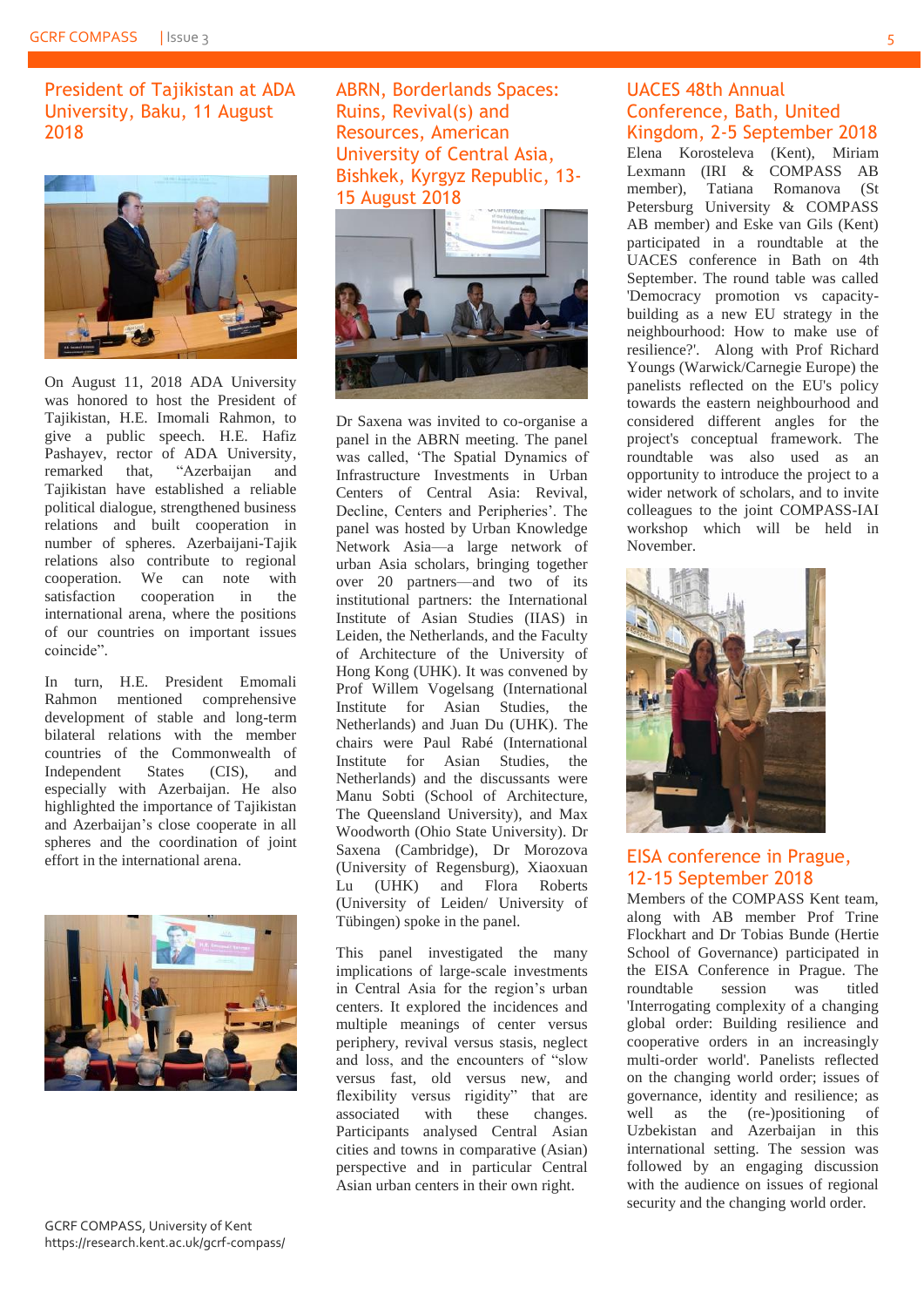

#### <span id="page-5-0"></span>Workshop on 'Producing high impact academic papers', ADA University, Baku, 24-28 September 2018

A week long research workshop was conducted on "Producing high impact academic papers" with the participation of ADA faculty from four Schools and researchers from other Azerbaijani Universities between 24-28 September. The workshop was organized by the Center of Excellence in EU Studies, ADA University. During the week participants gained skills on how to write high impact scientific papers to be presented in conferences and to be published in peer-reviewed, highranking international journals. The training was conducted by international expert, Dr Bernard Pochet, University of Liege (Belgium), Director of publication of the international peer reviewed journal BASE (Biotechnol. Agron. Soc. Environ.).



### Save the Date: Major Project Events

#### <span id="page-5-1"></span>COMPASS Launch Event in ADA University, Baku, 5 October 2018

On 5th October the Launch event of GCRF COMPASS project will take

GCRF COMPASS, University of Kent https://research.kent.ac.uk/gcrf-compass/ place in Baku, Azerbaijan. The event aims to bring together the main stakeholders from academia and think tanks, government and public sector, NGOs and international organizations, to present the project background, objectives and goals, introduce the team members and agree on how to effectively cooperate with the stakeholders. The event will be attended by Prof Elena Korosteleva (PI) and members of Kent and Cambridge teams.

#### <span id="page-5-2"></span>Marx in a High Technology Era: Globalisation Capital and Class, Cambridge, 26 October 2018

As part of the COMPASS project, Cambridge Central Asia Forum in collaboration with the Centre for Development Studies and the Department of Sociology have organised a conference on 'Marx in a high technology Era'. The papers will address Marxist Heritage, Marxism and Contemporary Issues, Marx in the Digital Era and Marx in the  $21<sup>st</sup>$  century. It will be attended by academics and students from the University of St Petersburg and Moscow State University along with members of UK universities.

COMPASS with its focus on the wider region and global networks will benefit from these discussions in wider Eurasia. Russia remains are important for Central Asia and Belarus not only because of the membership to EAEU but also a much longer shared past. Discussions will include how the Eurasian and Central Asian worldview is evolving in the context of this history

#### <span id="page-5-3"></span>Belarus in the Contemporary World, Minsk, 26 October 2018

The Faculty of International Relations of the Belarusian State University, International public association for research and development, Information and educational programs Development, Public Association Center for Foreign Policy and Security Studies, Public Association for European Studies and COMPASS have organised the 17th International Scientific Conference "Belarus in the Modern World" and invites teachers, postgraduates, researchers and specialists in international relations, the world economy, international and European law, international tourism, customs, diplomatic and consular services.

#### <span id="page-5-4"></span>Technology Production and International Relations Symposium, Cambridge, 27 October 2018

As part of COMPASS events, Cambridge is organizing a one day symposium of experts and practitioners to reflect on the capacity of the diplomatic corp, policy Institutions and IR academics, Business Schools, and economists to understand revolutionary changes taking place in science, technology and production regimes in the current decade and how they shape international relations paradigms, not merely related to digitalisation, AI, facebook etc.

#### <span id="page-5-5"></span>Workshop on 'Resilience', Rome, 9 November 2018

COMPASS is organising a one-day workshop on 9 November 2018 in Rome with H2020 UPTAKE project and the International Affairs Institute (IAI), with Dr N. Tocci (COMPASS AB member), to interrogate the new concept of 'resilience' introduced by the EU's Global Security Strategy (2016). 'Resilience', if understood as allowing local communities to grow their capacities and critical infrastructures bottom-up, drawing on their cultural past, available resources and aspirational futures, should make development, with international assistance, more effective and sustainable. The concept however is fairly new to the field of politics and security, and may run into a trouble of multiple interpretations and centralised practices. The workshop thus sets to unpack and debate the notion of resilience in theory, and EU policies and practice, with a particular focus on the eastern neighbourhood and Central Asian region.

#### <span id="page-5-6"></span>International Scientific Conference: Formation of the Belarusian statehood in the context of geopolitical shifts of the 20th century, Minsk, 29-30 November

The Faculty of History of the Belarusian State University invites you to take part in the International Scientific Conference "Formation of the Belarusian Statehood in the Conditions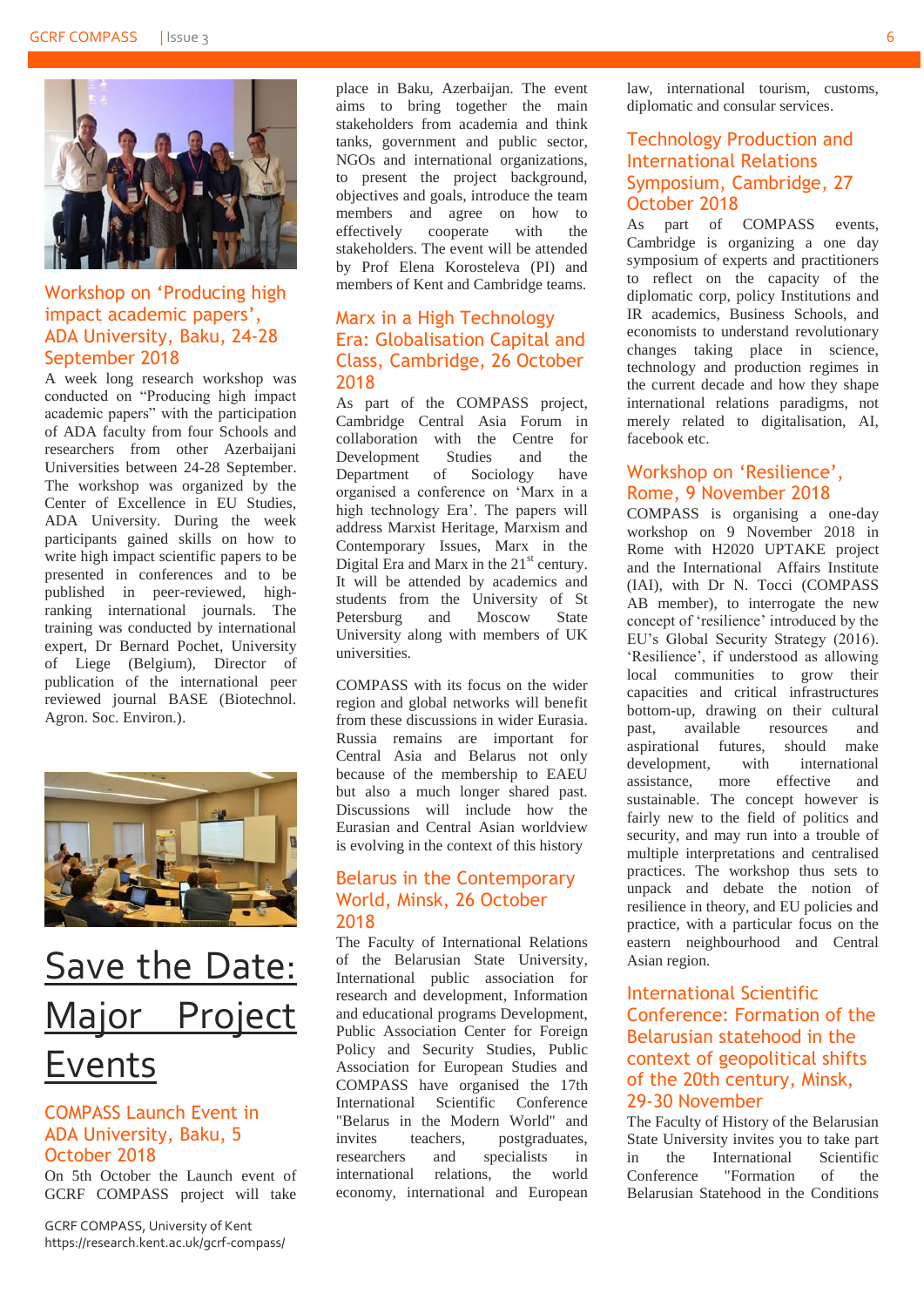of Geopolitical Changes of the 20th Century." Topics under consideration will be: State-forming processes in Belarus in the context of geopolitical transformations in Central and Eastern Europe in 1914-1921; National-state construction in the BSSR in the 1920s; Belarusian statehood in the face of international challenges and threats of the late 1930s - the first half of the 1940s; The power and society of the BSSR in the post-war period; Belarus in the geopolitical shifts of the second half of the 1940s-1980s; Transformation of social and political life in the second half of the 1980s - early 1990s; Proclamation of independence of the Republic of Belarus; Formation of the presidential political system in the Republic of Belarus; and Geopolitical potential of the Republic of Belarus in the context of integration and globalization processes of our time.

#### <span id="page-6-0"></span>Brussels Executive Training Trip, 20-26 January 2019

COMPASS is organizing its core event – the Brussel Executive Training School which aims to bring top-level delegations from all our Consortium partners (ADA, BSU, TNU, and UWED) to Brussels for a 5-day training and networking. Our partners will meet top EU officials and practitioners to learn more about EU decision-making, negotiations, and lobbying, trade, scientific cooperation and strategic priorities with the Eastern neighbourhood and Central Asia.

#### <span id="page-6-1"></span>London Forum, 27-29 January 2019

COMPASS consortium is preparing for its landmark event – the London forum on 27-29 January 2019 – to explore the cooperative potential for UK capacitybuilding engagements with the wider region of eastern neighbourhood and Central Asia. The participants will include major policy stakeholders, research councils and practitioners (Westminster, DFID, FCO, WFD, IRI, BOND, British Council, GCRF UKRI, British Academy), academics and students of development and politics, to learn about the UK's aid strategy and the challenges of transformation in the region, as well as ways to work together on institutional, educational, community-building, economic and security resilience to make governance more effective and sustainable.

#### <span id="page-6-2"></span>ESCAS 2019 Exeter: The Globality of Central Asia, UK, 27-29 June 2019

The European Society for Central Asian Society (ESCAS) began in 1985 with a small conference at Utrecht University and has continued since with biennial conferences in a dozen European cities and more recently, in Central Asia too. Its focus is on building scholarly links and support between Europe and Central Asia. The theme for the 16th conference is 'The Globality of Central Asia'. We invite proposals for papers, panels, round-tables and sessions in non-traditional formats covering all aspects of Central Asian Studies across the humanities and social sciences. The Call for Papers is now open.

Please get in touch with Dr Kudaibergenova on [dk406@cam.ac.uk](mailto:dk406@cam.ac.uk) if you would like to discuss and submit proposals. This is a wonderful opportunity to present our work to a wider audience.

**All submissions have to be in by Wednesday 31 October 2018 (midnight GMT) online.** The presentations will be in a variety of formats, and may be in Russian and/or English.

<http://www.escas.org/next-conference/>

### <span id="page-6-3"></span>In other news

#### <span id="page-6-4"></span>Memorandum of Understanding signed between Uzbekistan and Cambridge, Tashkent, 2 July 2018

Following Dr Saxena's visit to our partners at UWED in Uzbekistan, the Cambridge Central Asia Forum signed a Memorandum of Understanding with the Centre of Islamic Civilization in Uzbekistan, Imam Bukhari International Scientific Research Centre, Centre for Research of Uzbekistan's Cultural Wealth Located Overseas on 2 July 2018. These links are a move towards further cooperation, exchanges and dialogues with research institutions in Uzbekistan.

#### <span id="page-6-5"></span>China Executive Leadership Program (CELP), July, **Cambridge**

Dr Saxena gave a talk and participated in the CELP Program, Cambridge July 2018. The program attracts the highest echelons of Chinese leaders and executives who are exposed to UK and Europes's academic and business forerunners. This is a great opportunity to interact, exchange and discuss new ideas, technologies, business models.

CELP was established in 2005 and is organised by Asia Research Centre, CBS, in co-operation with A.P. Moller – Maersk and Judge Business School, Cambridge University. The programme takes place over the course of three weeks in July in Cambridge and Copenhagen where four days are spent in Copenhagen.

The global reach of this network is of interest to COMPASS and brings the importance of the wider region of Eurasia into focus.

#### <span id="page-6-6"></span>BSU Digital Library rankings

Digital Library of the Belarusian State University was ranked among top 30 repositories in the world! It is the 3rd best among university repositories according to "The Ranking Web of World repositories" by the Cybermetrics Lab.

The press-release from BSU (in Russian): [https://www.bsu.by/main.aspx?guid=23](https://www.bsu.by/main.aspx?guid=235071&detail=921793) [5071&detail=921793](https://www.bsu.by/main.aspx?guid=235071&detail=921793) Ranking: [http://repositories.webometrics.info/en/t](http://repositories.webometrics.info/en/transparent) [ransparent](http://repositories.webometrics.info/en/transparent)

#### <span id="page-6-7"></span>BSU-KENT success at continuing their ERASMUS+ mobility cooperation, 2018-19

BSU and Kent partnership continues to thrive through the success of the 2nd round of ERASMUS+ mobility project to allow exchange of students and staff, as well as sharing practice and organizing joint activities.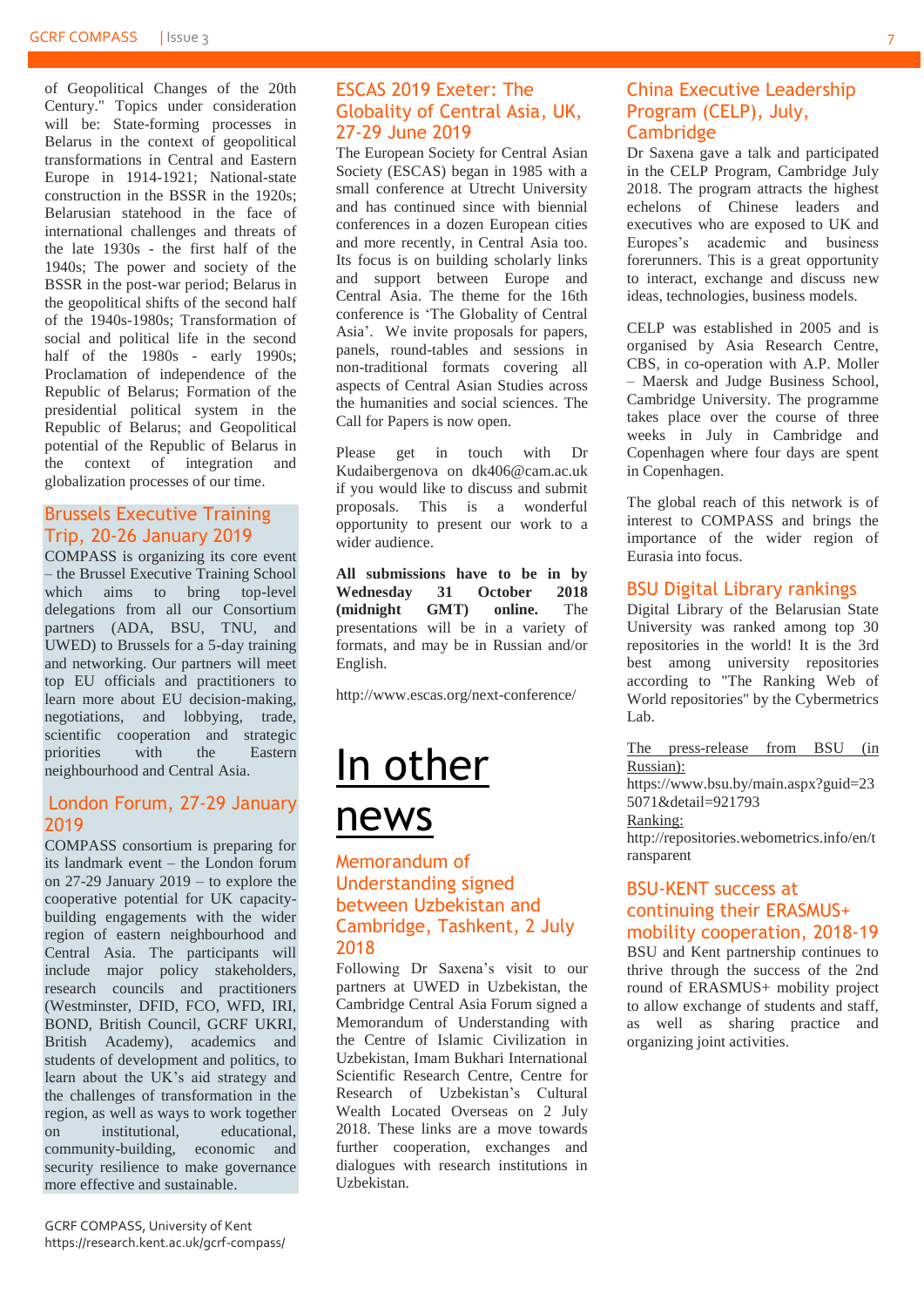#### <span id="page-7-0"></span>Book Launch: 'Making the Kyrgyz', Bishkek, 13 August 2018



Dr Saxena with Her Excellency Dr Iskakova (Ambassador of the Kyrgyz Republic, UK) launched the book, 'Making the Kyrgyz' at the ABRN, Borderlands Spaces: Ruins, Revival(s) and Resources at the American University of Central Asia in the Kyrgyz Republic. The multi-author volume comes out of a seminar to celebrate 25 years of Kyrgyz independence in Cambridge. The papers reflect the current challenges for a post-Soviet Kyrgyz Republic. These issues and discussions are not different from the rest of the region and shed light on the historicity, traditions and shared past of Central Asia and wider Eurasia.

The social and cultural dimension of COMPASS' aims and objectives can look to such publications which showcase local concerns, aspirations and needs.

<https://asianborderlands.net/program>



#### <span id="page-7-1"></span>Tajikistan's Independence Day Celebrations, 9 September 2018

Prof Munira Shahidi, Tajik National University, was invited to the festivities organized by the administration of the President of the Republic of Tajikistan. The ceremony was held at the grandiose, Kohi Navruz, in Dushanbe. The celebration saw many prominent members of Tajik society come together and involved celebratory speeches followed by a concert.

#### <span id="page-7-2"></span>Independence Day Celebrations at the Uzbek Embassy in London, 12 September 2018



Dr Saxena attended Uzbekistan's Independence Day celebrations at the Embassy of Uzbekistan in London with His Excellency Shaykov, and Dr Akiner (President of the British Uzbek Society). Dr Saxena extended COMPASS' congratulations on this momentous occasion. The event was marked with a festivities and a reception.

#### <span id="page-7-3"></span>**Publications**

COMPASS Joint report, ECFA's Report on the EU's new Strategy for Central Asia, September 2018 [http://www.eurasiancouncilforeignaffair](http://www.eurasiancouncilforeignaffairs.eu/) [s.eu/](http://www.eurasiancouncilforeignaffairs.eu/)

Valiyev, A., 'Azerbaijan's Policy Toward EU Integration: Unrecognised Strategic Partner in Geopolitics and Security: A new Strategy for the South Caucasus, Edited by Kornely Kakachia, Stefan Meister, Benjamin Fricke, (The Konrad-Adenauer-Stiftung, February 2018)

Kudaibergenova, D, T. 'Contemporary Public Art and Nation: Contesting "Tradition" in Postsocialist Cultures and Societies', in Central Asian Affairs, 1(6), 2018, pp. 1-27; 'Misunderstanding Abai and the Legacy of the Canon: "Neponyatnii" and "Neponyatii" Abai in Contemporary Kazakhstan', in Journal of Eurasian Studies, 9(1), pp. 20-29, 2018, 'Compartmentalized Ideology: Presidential Addresses and Legitimation in Kazakhstan' in Isaacs, R. and Frigerio, A. Theorizing Central Asian Politics. The State, Ideology and Power. Palgrave Macmillan International Political Theory Series (Palgrave, 2018); Kudaibergenova, D.T. and B. Shin, 'Authors and Authoritarianism in Central Asia: Failed Agency and Nationalising Authoritarianism' in Uzbekistan and Kazakhstan, Asian Studies Review 42(2), pp. 304-422, June 2018

Kalra, P. Qirghiz Qaghanate (820-940) in 'Making the Kyrgyz', (Cambridge Scientific Publishers. Forthcoming October 2018)

# <span id="page-7-4"></span>Planned Visits

#### <span id="page-7-5"></span>GCRF COMPASS UK team members to visit Partner countries, October 2018

Universities of Kent and Cambridge of the UK will visit partner HEIs in Azerbaijan (4-5 October), UWED and TNU in October 2018.

The agenda for the visits is to discuss partners' strategic KPIs and shared and individual activities under the auspices of the COMPASS project.

# <span id="page-7-6"></span>Social Media

#### <span id="page-7-7"></span>Culture and Islam in Late Soviet Central Asia", George Washington University, 15th of February

Dr Kudaibergenova gave an interview after the "Culture and Islam in Late Soviet Central Asia" workshop held in George Washington University on 15th of February. http://centralasiaprogram.org/archives/1 2235

#### <span id="page-7-8"></span>Professor Peter Nolan talks about the One Belt One Road, 9 September 2018

Advisory Board member, Prof Nolan gave a talk on 'China's One Belt One Road Project' on 9 September 2018. Access link here.